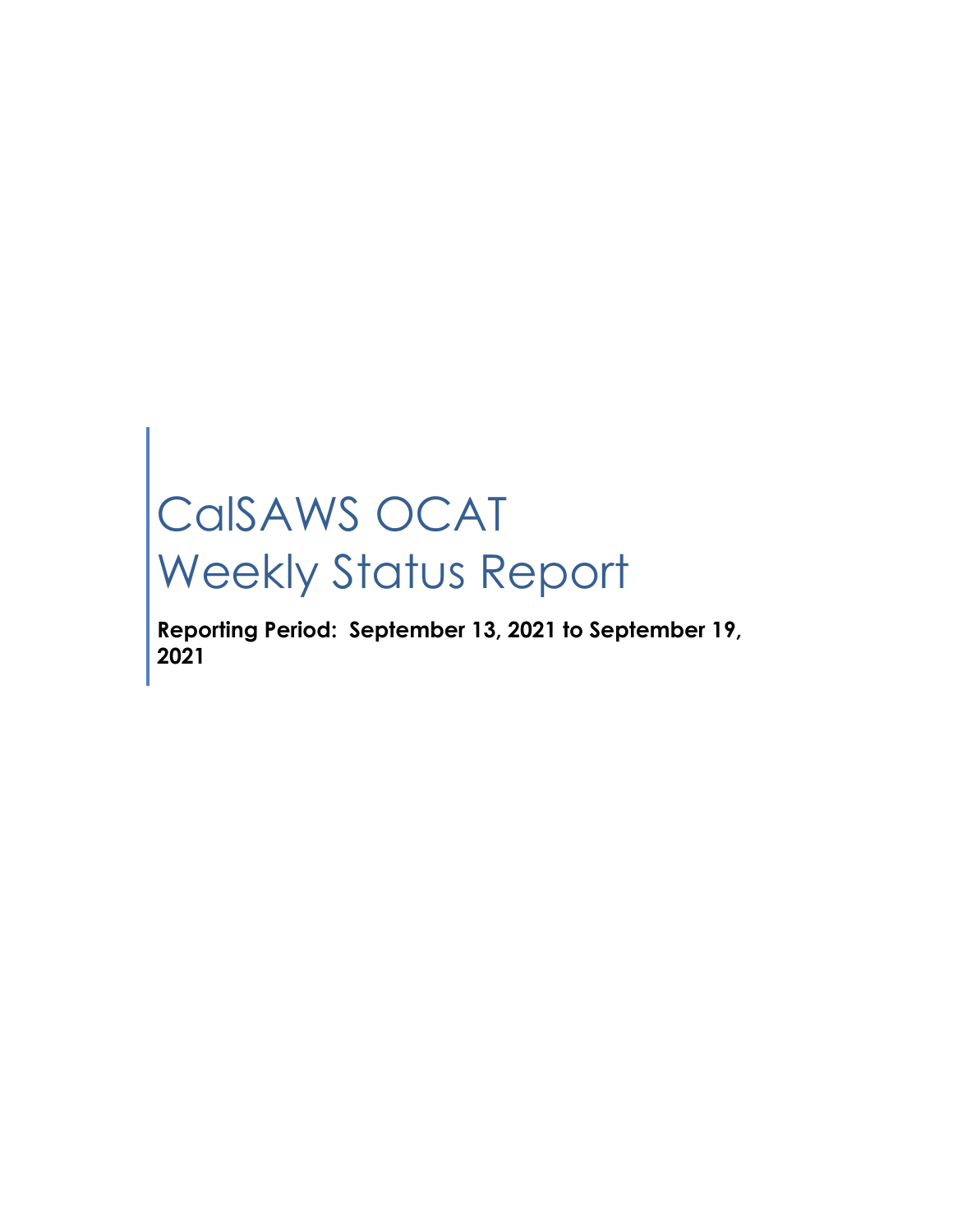Period: Monday, September 13, 2021 to Sunday, September 19, 2021

#### **Table of Contents**

| 1.1 |  |
|-----|--|
|     |  |
|     |  |
| 1.4 |  |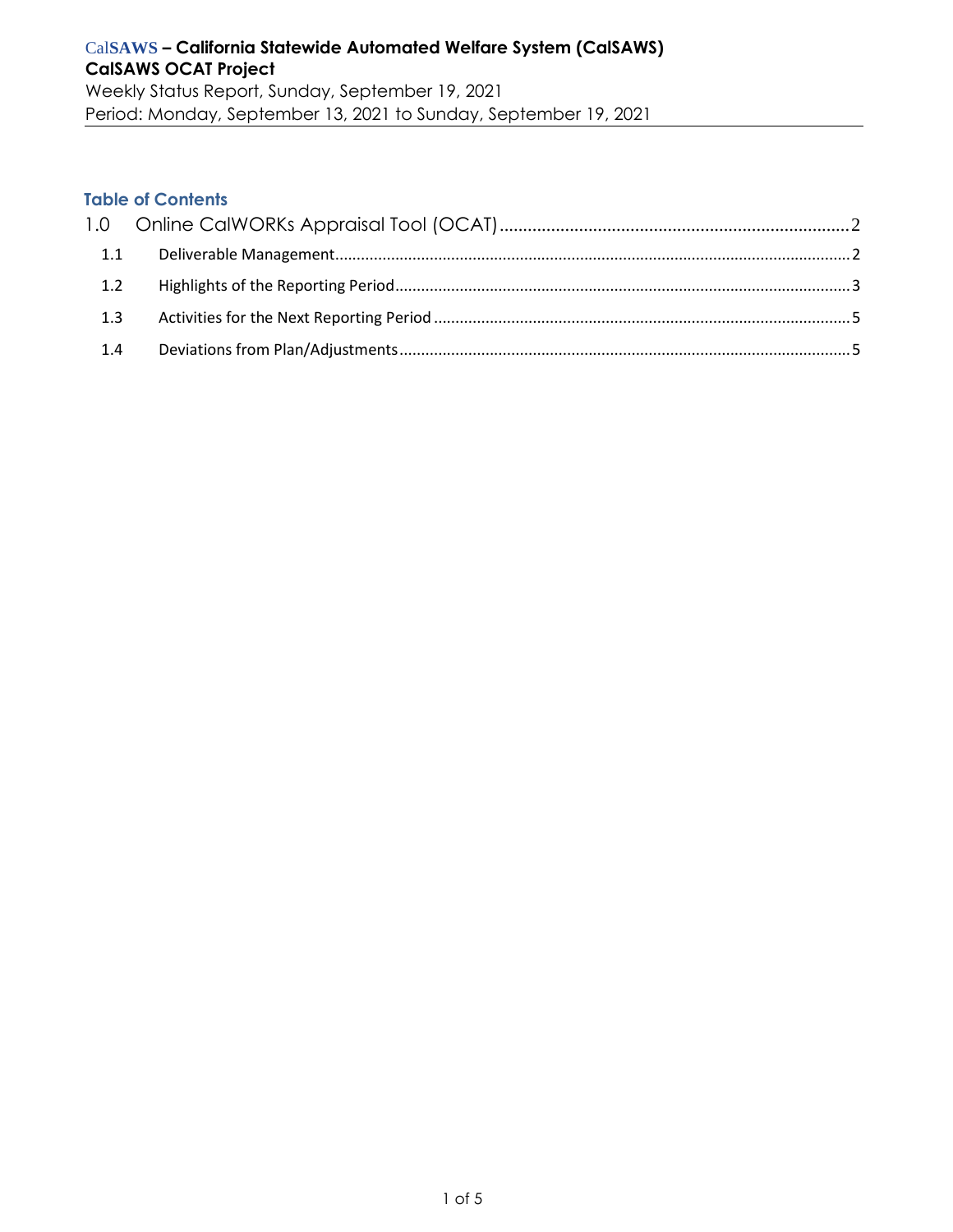Weekly Status Report, Sunday, September 19, 2021 Period: Monday, September 13, 2021 to Sunday, September 19, 2021

# <span id="page-2-0"></span>**1.0 Online CalWORKs Appraisal Tool (OCAT)**

# <span id="page-2-1"></span>**1.1 Deliverable Management**

#### **Table 1 – Overall Summary of Deliverable Status**

| DEL # | <b>DELIVERABLE NAME</b>                                           | <b>STATUS</b>                                                                                                                                                                                                                                                                       |
|-------|-------------------------------------------------------------------|-------------------------------------------------------------------------------------------------------------------------------------------------------------------------------------------------------------------------------------------------------------------------------------|
| 03.25 | <b>Monthly Status Report</b><br>August 2021)                      | DDEL Submitted: 9/8/21<br>DDEL Comments Due: 9/14/21<br>FDEL Submitted: 9/14/21<br>FDEL Approved: 9/16/21<br>$\bullet$                                                                                                                                                              |
| 13    | Performance<br>Verification Report and<br><b>Final Acceptance</b> | DDED Submitted: 11/9/20<br>$\bullet$<br>DDED Comments: 11/17/20<br>$\bullet$<br>FDED Submitted: 12/1/20<br>$\bullet$<br>FDED Comments: 12/4/20<br>$\bullet$<br>FDED Updates Submitted: 12/14/20<br>$\bullet$<br>FDED Approved: 12/18/20<br>$\bullet$<br>DDEL Submittal Due: 9/30/21 |

**1] Status: Red:** Behind schedule and requires escalation; **Amber:** Potential delay/monitor with no material schedule impact; **Green:** On schedule, performing as planned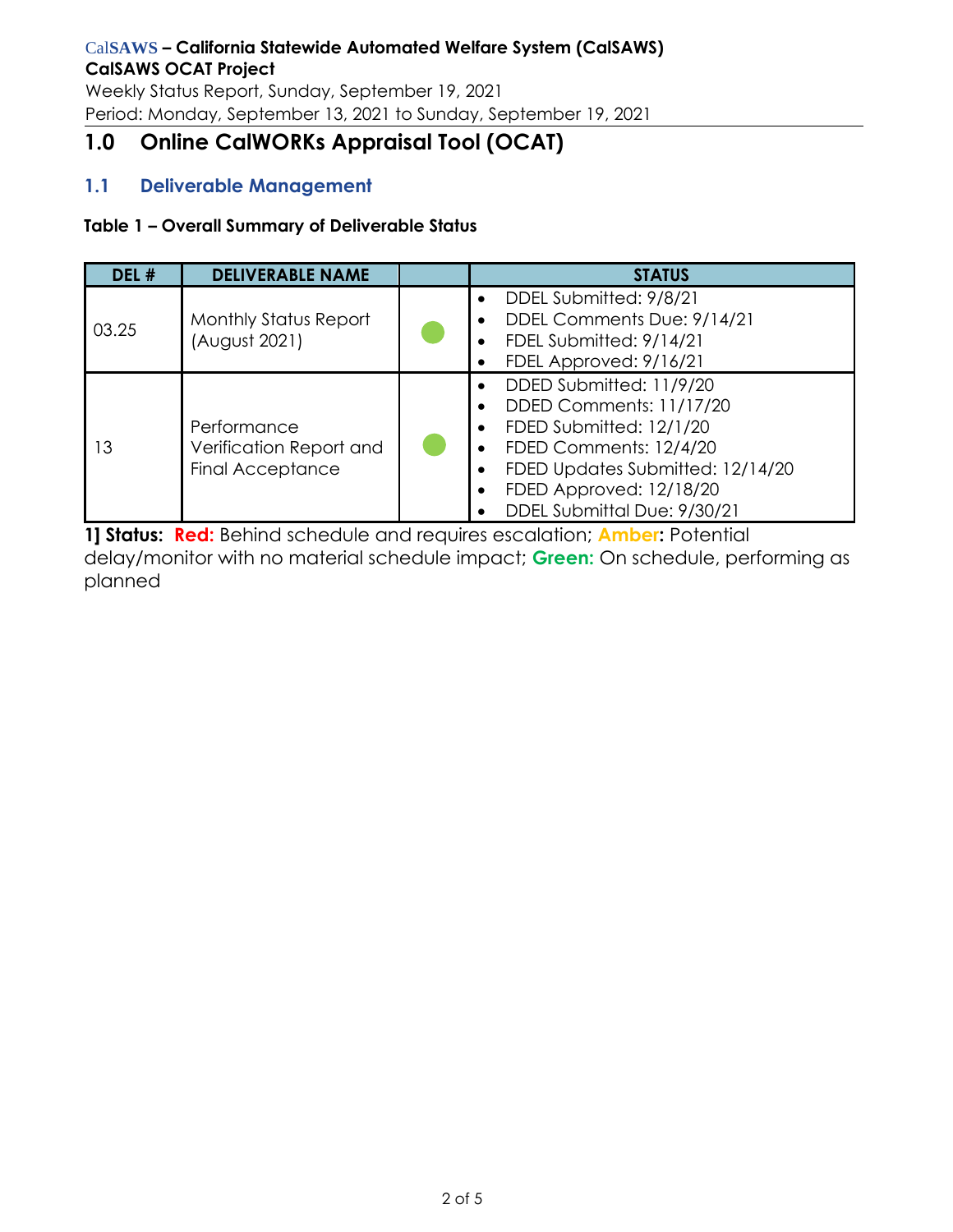Weekly Status Report, Sunday, September 19, 2021 Period: Monday, September 13, 2021 to Sunday, September 19, 2021

## <span id="page-3-0"></span>**1.2 Highlights of the Reporting Period**

### **Project Management**

- ► Continued to update weekly status materials for the project
- ► Continued deliverable/artifact updates

#### **Phase 1 Development & Implementation**

► Monitoring OCAT application during warranty period

# **Phase 2 Maintenance & Operations**

#### *Production Usage*

- ► (0) unplanned outages to report for last week
- ► Table below provides OCAT production usage statistics
	- ► OCAT Initiated Interviews at **3%** for reporting period
	- ► Metrics provided to RMs last Friday 9/17/21 (Next: Oct 1st)

### **Table 2 – OCAT Production Usage Statistics: 09/13/21 – 09/19/21**

| Activity                              | CalWIN <sup>1</sup> | $C$ -IV | LRS | <b>Total</b> |
|---------------------------------------|---------------------|---------|-----|--------------|
| User Logins                           | 583                 | 746     | 323 | 1652         |
| 860                                   |                     |         |     |              |
| Activity                              | CalWIN              | $C$ -IV | LRS | <b>Total</b> |
| Interviews Completed (SAWS Initiated) | 364                 | 384     | 304 | 1052         |
| Interviews Completed (OCAT Initiated) | 19                  | 14      | റ   | 35           |
| <b>Total</b>                          | 383                 | 398     | 306 | 1087         |

#### *Help Desk Inquiries*

- ► Provided Help Desk support to OCAT county users
	- ► 10 new tickets opened during the reporting period
	- ► 9 resolved/closed (includes issues opened during prior period)
	- ► 0 In Process
	- ► 0 Pending
	- ► 3 Waiting for Customer
	- ► Table below provides a summary of all Help Desk tickets that were active (open and/or closed) during the reporting period

#### **Table 3 – OCAT Help Desk Tickets: 09/13/21 – 09/19/21**

| <b>Request Type</b>      | <b>Waiting for Customer</b> | <b>Closed</b> | <b>Grand Total</b> |  |
|--------------------------|-----------------------------|---------------|--------------------|--|
| <b>Account Issue</b>     |                             |               |                    |  |
| C-IV Issue               |                             |               |                    |  |
| ForgeRock Issue          |                             |               |                    |  |
| Report a System Problem  |                             |               |                    |  |
| <b>Training Question</b> |                             |               |                    |  |
| <b>Grand Total</b>       |                             | g             |                    |  |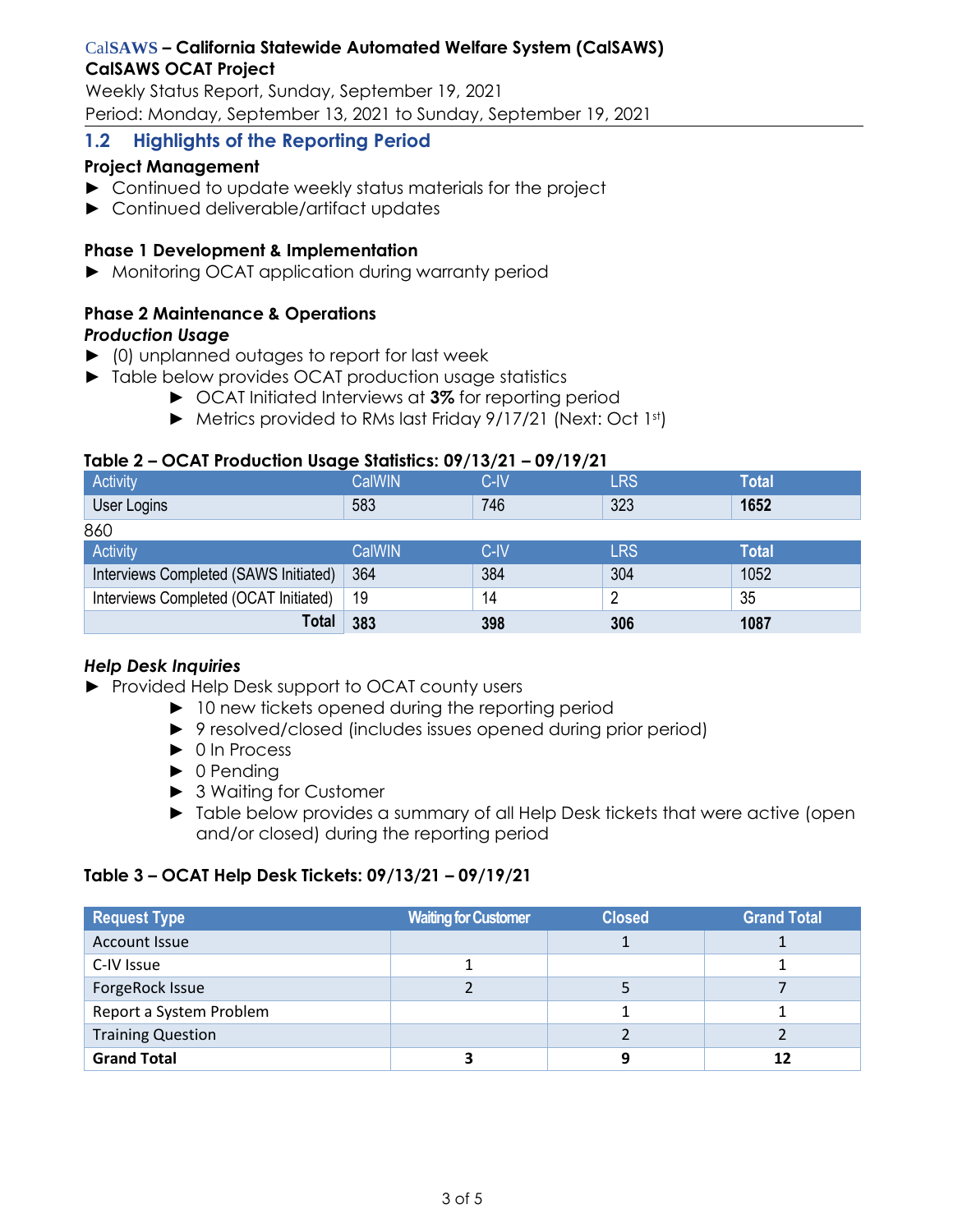Weekly Status Report, Sunday, September 19, 2021 Period: Monday, September 13, 2021 to Sunday, September 19, 2021

#### *Defects Summary*

- ► 7 Defects:
	- ► 5 OCAT (5 normal/medium)
	- ► 1 C-IV (1 normal/low)
	- $\blacktriangleright$  1 AWS (1 high)
- ► Table below provides a list of the resolved defects released to production during the period, plus all open defects

#### **Table 4 – OCAT Defects as of 09/12/21**

| ID             | <b>Defect</b><br># | <b>Defect</b><br><b>Severity</b> | <b>Defect Summary</b>                                                                                                                              | <b>Defect</b><br><b>Type</b> | <b>Status</b>         | <b>Date</b><br><b>Logged</b> | <b>Impact</b>                                                                                                                                             | <b>Alternative</b><br>Procedure                                               | <b>Planned</b><br><b>Release</b>    |
|----------------|--------------------|----------------------------------|----------------------------------------------------------------------------------------------------------------------------------------------------|------------------------------|-----------------------|------------------------------|-----------------------------------------------------------------------------------------------------------------------------------------------------------|-------------------------------------------------------------------------------|-------------------------------------|
| 1              | OP-<br>2441        | Low                              | C-IV transaction<br>was sent with a<br>Sogi Gender type<br>that is not<br>included in the<br>OCAT system<br>and Interface                          | $C$ -IV<br><b>Issue</b>      | Hold                  | 11/3/20                      | Sogi Gender was not<br>populated into<br>Interview                                                                                                        | The User can<br>enter the Sogi<br>Gender into<br><b>OCAT if</b><br>applicable | <b>TBD</b>                          |
| $\overline{2}$ | $OP-$<br>2500      | Medium                           | Develop Long<br>Term Fix for<br>Circular<br>Reference<br>identified in<br>deadlock error<br>$(OP-2461)$                                            | <b>OCAT</b>                  | $\ln$<br>Proces<br>S  | 1/20/21                      | Users should not be<br>impacted.<br>Refactoring for best<br>practices (data<br>model: relationship<br>between Interview<br>and InterviewStatus<br>tables) | None                                                                          | <b>TBD</b>                          |
| 3              | OP-<br>2590        | Medium                           | Long-term Qlik<br>reporting<br>performance<br>solution                                                                                             | <b>OCAT</b>                  | $\ln$<br>Proces<br>S  | 3/1/21                       | No user impact                                                                                                                                            | None                                                                          | <b>TBD</b>                          |
| 4              | OP-<br>2709        | Medium                           | Clients by<br>Educational<br><b>Attainment Qlik</b><br>Report execution<br>time issue                                                              | <b>OCAT</b>                  | Open                  | 6/11/21                      | No impact to Users.<br>Report is increasing<br>in execution time<br>each month.                                                                           | None                                                                          | <b>TBD</b>                          |
| 5              | OP-<br>2714        | Medium                           | 502 Error<br>reported calling<br>GraphQL<br>endpoint                                                                                               | <b>OCAT</b>                  | <b>Hold/W</b><br>atch | 6/17/21                      | User may experience<br>a 504 error.                                                                                                                       | None                                                                          | <b>TBD/Monitor</b><br>ing           |
| 6              | OP-<br>2732        | Medium                           | Error check<br>inputs to the<br>webservices APIs                                                                                                   | <b>OCAT</b>                  | Open                  | 7/20/21                      | No user impact                                                                                                                                            | None                                                                          | Scheduled<br>for October<br>Release |
| $\overline{7}$ | OP-<br>2766        | High                             | 502 Error / AWS<br>Down; 8.31.21<br>AWS outage<br>intermittent<br>10:58am -<br>4:02pm (OCAT<br>was intermittent<br>11:22am -<br>3:00 <sub>pm</sub> | <b>AWS</b>                   | Closed                | 8/31/21                      | Reestablishing 3rd<br>availability zone/<br><b>OCAT Users unable</b><br>to log in<br>20 ASRS Stuck                                                        | None                                                                          | 8/31/21                             |